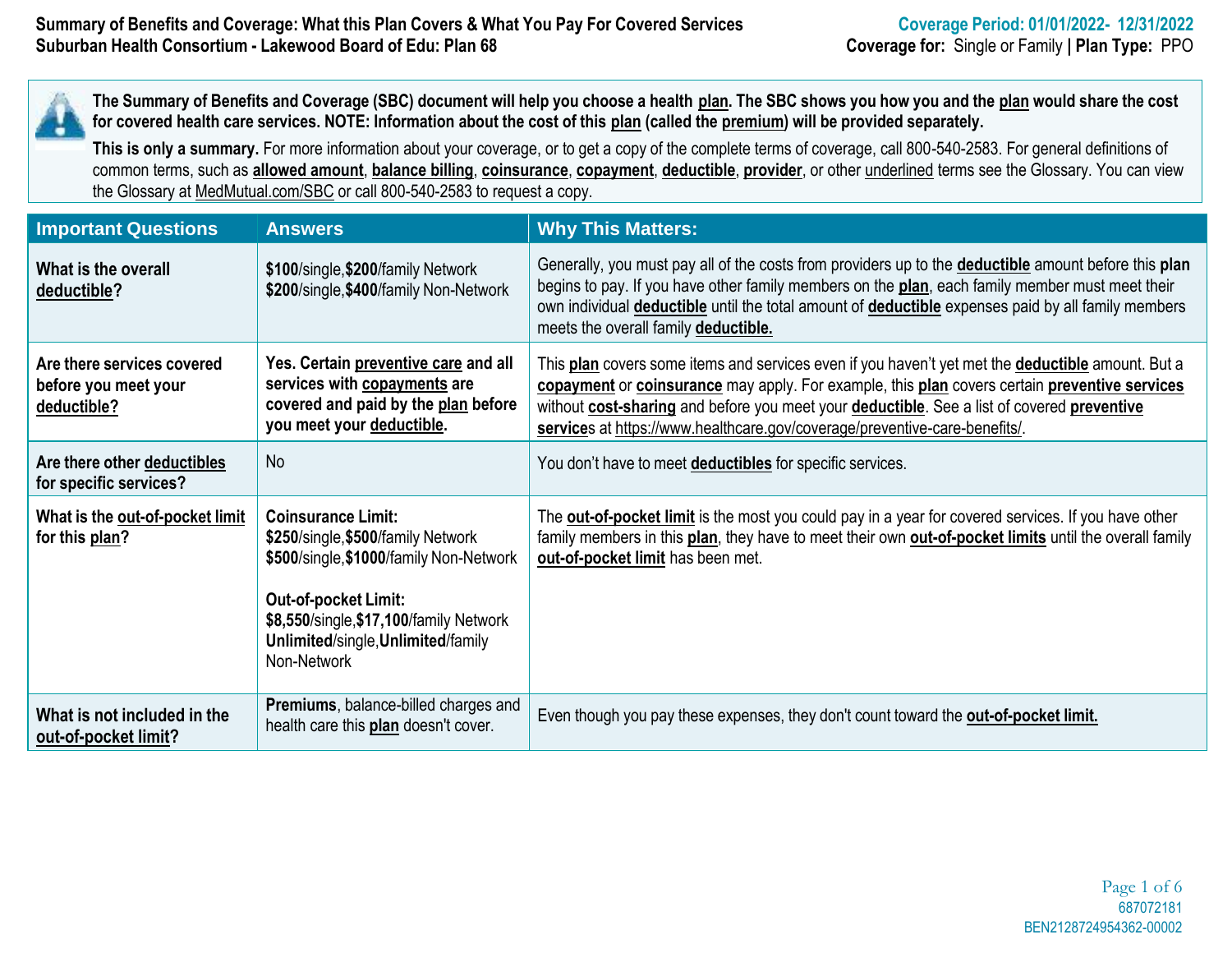| Will you pay less if you use a<br>network provider?       | Yes, See MedMutual.com/SBC or call<br>800-540-2583 for a list of participating<br>providers. | This plan uses a provider network. You will pay less if you use a provider in the plan's network.<br>You will pay the most if you use an <b>out-of-network provider</b> , and you might receive a bill from a<br>provider for the difference between the provider's charge and what your plan pays (balance<br>billing). Be aware your network provider might use an out-of-network provider for some services<br>(such as lab work). Check with your <b>provider</b> before you get services. |
|-----------------------------------------------------------|----------------------------------------------------------------------------------------------|------------------------------------------------------------------------------------------------------------------------------------------------------------------------------------------------------------------------------------------------------------------------------------------------------------------------------------------------------------------------------------------------------------------------------------------------------------------------------------------------|
| Do you need a referral to see a $\vert$ No<br>specialist? |                                                                                              | You can see the <b>specialist</b> you choose without a referral.                                                                                                                                                                                                                                                                                                                                                                                                                               |



All **coinsurance** costs shown in this chart are after your **deductible** has been met, if a **deductible** applies. Services with **copayments** are covered before you meet your **deductible**, unless otherwise specified.

| <b>Common Medical Event</b>                               | <b>Services You May Need</b>                        | <b>What You Will Pay</b>                            | <b>Limitations, Exceptions, &amp; Other</b><br><b>Important Information</b> |                                                                                                                                                                         |
|-----------------------------------------------------------|-----------------------------------------------------|-----------------------------------------------------|-----------------------------------------------------------------------------|-------------------------------------------------------------------------------------------------------------------------------------------------------------------------|
|                                                           |                                                     | <b>Network Provider</b><br>(You will pay the least) | <b>Non-Network Provider</b><br>(You will pay the most)                      |                                                                                                                                                                         |
| If you visit a health care<br>provider's office or clinic | Primary care visit to treat an injury or<br>illness | \$20 copay/visit                                    | \$20 copay/visit, 30%<br>coinsurance                                        | None                                                                                                                                                                    |
|                                                           | Specialist visit                                    | \$20 copay/visit                                    | \$20 copay/visit, 30%<br>coinsurance                                        | None                                                                                                                                                                    |
|                                                           | Preventive care/ screening/<br>immunization         | No charge                                           | 30% coinsurance                                                             | You may have to pay for services<br>that aren't preventive. Ask your<br>provider if the services you need are<br>preventive. Then check what your<br>plan will pay for. |
| If you have a test                                        | Diagnostic test (x-ray)                             | 10% coinsurance                                     | 30% coinsurance                                                             | None                                                                                                                                                                    |
|                                                           | Diagnostic test (blood work)                        | 10% coinsurance                                     | 30% coinsurance                                                             | None                                                                                                                                                                    |
|                                                           | Imaging (CT/PET scans, MRIs)                        | 10% coinsurance                                     | 30% coinsurance                                                             | None                                                                                                                                                                    |
| If you need drugs to treat your<br>illness or condition   | <b>Prescription Drug Coverage</b>                   | Not Covered by Medical<br>Carrier                   | Not Covered<br><b>Excluded Service</b>                                      |                                                                                                                                                                         |
|                                                           |                                                     |                                                     |                                                                             |                                                                                                                                                                         |
| If you have outpatient surgery                            | Facility fee (e.g., ambulatory surgery<br>center)   | 10% coinsurance                                     | 30% coinsurance                                                             | None                                                                                                                                                                    |
|                                                           | Physician/surgeon fees (Outpatient)                 | 10% coinsurance                                     | 30% coinsurance                                                             | None                                                                                                                                                                    |

[For more information about limitations and exceptions, see the plan or policy document at MedMutual.com/SBC.] Page 2 of 6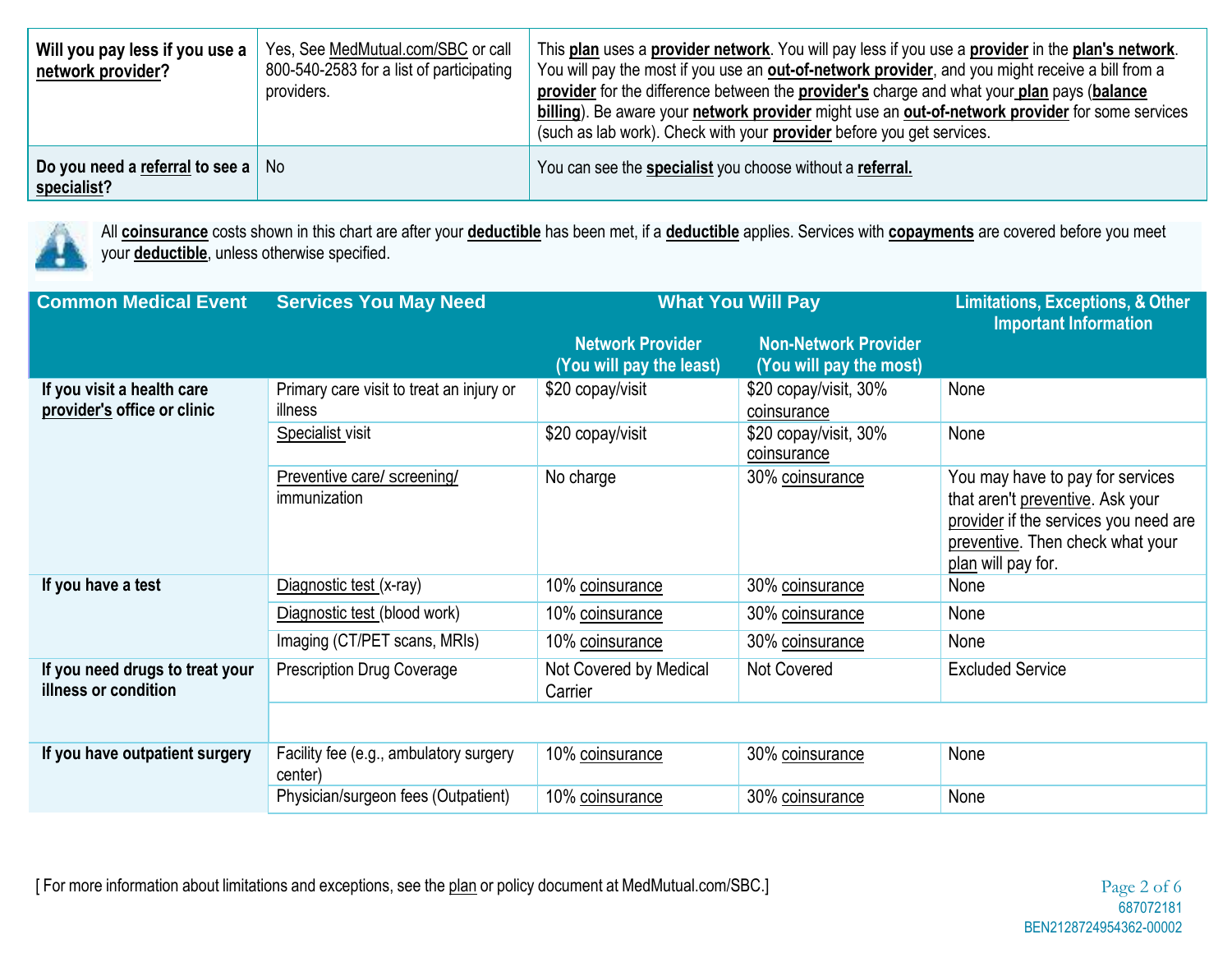| <b>Common Medical Event</b>                       | <b>Services You May Need</b>                         | <b>What You Will Pay</b>                              |                                                        | <b>Limitations, Exceptions, &amp; Other</b><br><b>Important Information</b>                                                                                                                                                                                     |
|---------------------------------------------------|------------------------------------------------------|-------------------------------------------------------|--------------------------------------------------------|-----------------------------------------------------------------------------------------------------------------------------------------------------------------------------------------------------------------------------------------------------------------|
|                                                   |                                                      | <b>Network Provider</b><br>(You will pay the least)   | <b>Non-Network Provider</b><br>(You will pay the most) |                                                                                                                                                                                                                                                                 |
| If you need immediate medical                     | <b>Emergency room care</b>                           |                                                       | \$50 copay/visit                                       | None                                                                                                                                                                                                                                                            |
| attention                                         | <b>Emergency medical transportation</b>              | 10% coinsurance<br>30% coinsurance                    |                                                        | None                                                                                                                                                                                                                                                            |
|                                                   | <b>Urgent care</b>                                   | \$20 copay/visit                                      | \$20 copay/visit, 30%<br>coinsurance                   | None                                                                                                                                                                                                                                                            |
| If you have a hospital stay                       | Facility fee (e.g., hospital room)                   | 10% coinsurance                                       | 30% coinsurance                                        | None                                                                                                                                                                                                                                                            |
|                                                   | Physician/ surgeon fee (inpatient)                   | 10% coinsurance                                       | 30% coinsurance                                        | None                                                                                                                                                                                                                                                            |
| If you need mental health,                        | Outpatient services                                  | Benefits paid based on corresponding medical benefits |                                                        | None                                                                                                                                                                                                                                                            |
| behavioral health, or<br>substance abuse services | Inpatient services                                   | Benefits paid based on corresponding medical benefits |                                                        | None                                                                                                                                                                                                                                                            |
|                                                   |                                                      |                                                       |                                                        |                                                                                                                                                                                                                                                                 |
| If you are pregnant                               | Office visits                                        | No charge                                             | 30% coinsurance                                        | Cost sharing does not apply to<br>certain preventive services.<br>Depending on the type of services,<br>copay, coinsurance or deductible<br>may apply. Maternity care may<br>include tests and services described<br>elsewhere in the SBC (i.e.<br>ultrasound). |
|                                                   | Childbirth/delivery professional<br>services         | 10% coinsurance                                       | 30% coinsurance                                        | None                                                                                                                                                                                                                                                            |
|                                                   | Childbirth/delivery facility services                | 10% coinsurance                                       | 30% coinsurance                                        | None                                                                                                                                                                                                                                                            |
| If you need help recovering or                    | Home health care                                     | 10% coinsurance                                       | 30% coinsurance                                        | (120 visits per benefit period)                                                                                                                                                                                                                                 |
| have other special health<br>needs                | <b>Rehabilitation services (Physical</b><br>Therapy) | 10% coinsurance                                       | 30% coinsurance                                        | (60 visits per benefit period,<br>combined with Occupational<br>Therapy)                                                                                                                                                                                        |
|                                                   | Habilitation services (Occupational<br>Therapy)      | 10% coinsurance                                       | 30% coinsurance                                        | (60 visits per benefit period,<br>combined with Physical Therapy)                                                                                                                                                                                               |
|                                                   | <b>Habilitation services (Speech</b><br>Therapy)     | 10% coinsurance                                       | 30% coinsurance                                        | (40 visits per benefit period, then<br>medical review)                                                                                                                                                                                                          |
|                                                   | Skilled nursing care                                 | 10% coinsurance                                       | 30% coinsurance                                        | (100 days per benefit period)                                                                                                                                                                                                                                   |
|                                                   | Durable medical equipment                            | 10% coinsurance                                       | 30% coinsurance<br>None                                |                                                                                                                                                                                                                                                                 |
|                                                   | Hospice services                                     | 10% coinsurance                                       | 30% coinsurance                                        | None                                                                                                                                                                                                                                                            |

[ For more information about limitations and exceptions, see the plan or policy document at MedMutual.com/SBC.]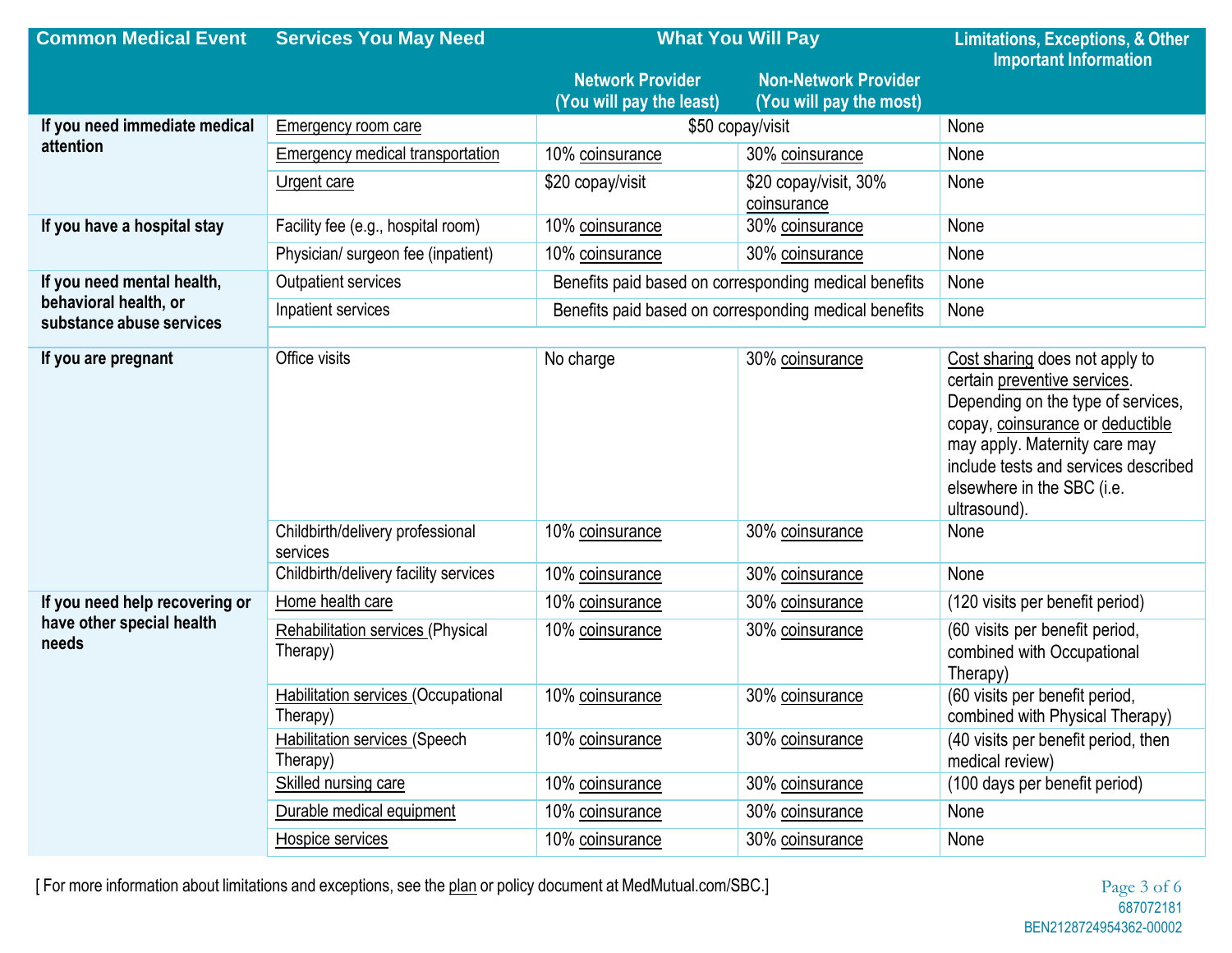| <b>Common Medical Event</b>               | <b>Services You May Need</b> | <b>What You Will Pay</b>                            |                                                        | Limitations, Exceptions, & Other<br>Important Information |
|-------------------------------------------|------------------------------|-----------------------------------------------------|--------------------------------------------------------|-----------------------------------------------------------|
|                                           |                              | <b>Network Provider</b><br>(You will pay the least) | <b>Non-Network Provider</b><br>(You will pay the most) |                                                           |
| If your child needs dental or<br>eye care | Children's eye exam          | No charge                                           | 30% coinsurance                                        | Inclusive with a preventive well child<br>visit           |
|                                           | Children's glasses           | Not Covered                                         |                                                        | <b>Excluded Service</b>                                   |
|                                           | Children's dental check-up   | Not Covered                                         |                                                        | <b>Excluded Service</b>                                   |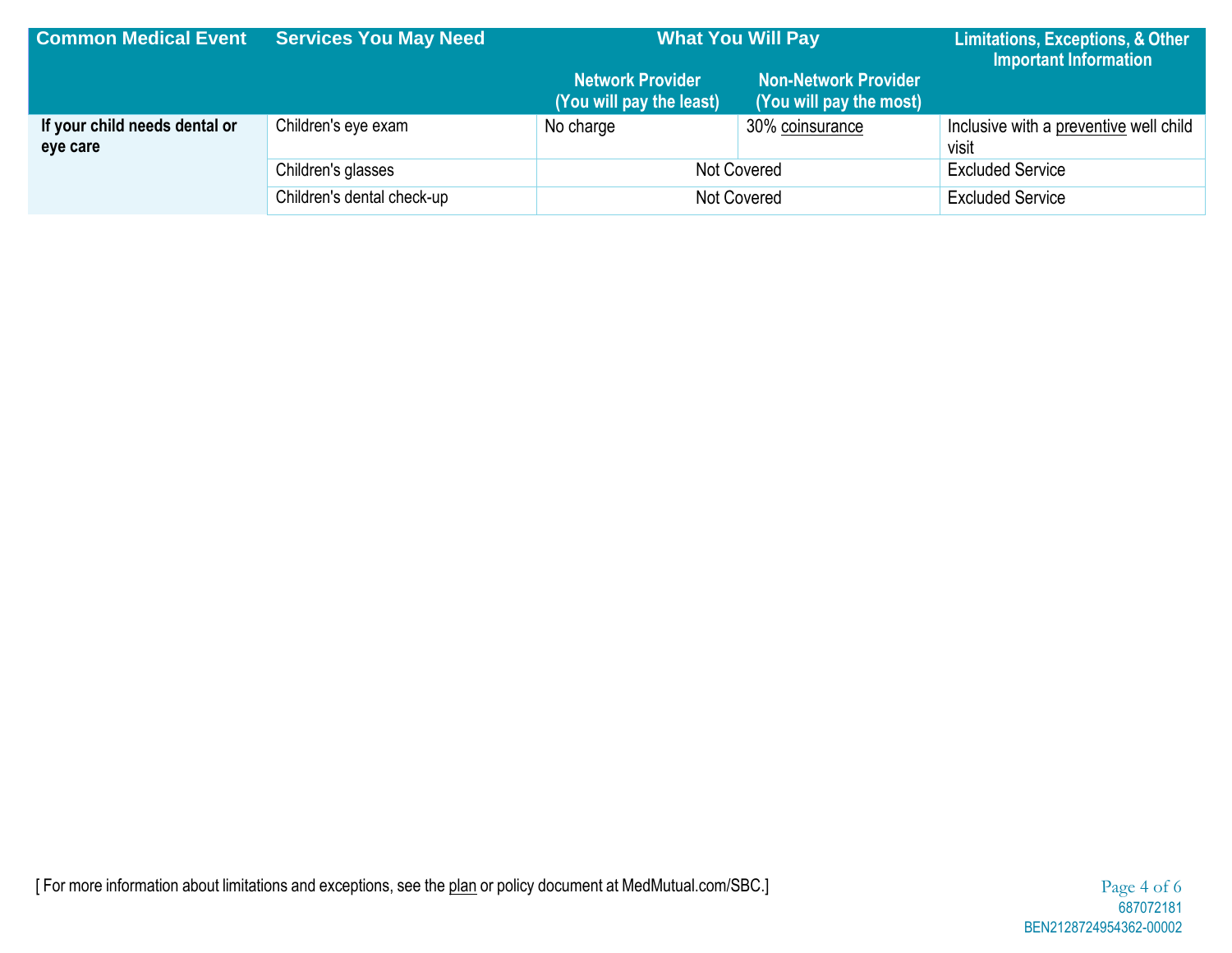# **Excluded Services & Other Covered Services:**

Services Your Plan Generally Does NOT Cover (Check your policy or plan document for more information and a list of any other excluded services.)

- **•** Acupuncture
- **•** Children's dental check-up
- **•** Children's glasses
- **•** Cosmetic Surgery
- **•** Dental Care (Adult)
- **•** Hearing Aids
- **•** Infertility Treatment
- **•** Long-Term Care
- **•** Non-emergency care when traveling outside the U.S.
- **•** Routine Eye Care (Adult)
- **•** Routine Foot Care
- **•** Weight Loss Programs

Other Covered Services (Limitations may apply to these services. This isn't a complete list. Please see your plan document.)

- 
- **Bariatric Surgery Chiropractic Care** Chiropractic Care Private-Duty Nursing

Your Rights to Continue Coverage: There are agencies that can help if you want to continue your coverage after it ends. The contact information for those agencies is: the Department of Health and Human Services, Center for Consumer Information and Insurance Oversight, at 877-267-2323 x61565 or cciio.cms.gov. Other coverage options may be available to you, including buying individual insurance coverage through the Health Insurance Marketplace. For more information about the Marketplace, visit HealthCare.gov or call 800-318-2596.

Your Grievance and Appeals Rights: There are agencies that can help if you have a complaint against your plan for a denial of a claim. This complaint is called a grievance or appeal. For more information about your rights, look at the explanation of benefits you will receive for that medical claim. Your plan documents also provide complete information to submit a claim, appeal, or a grievance for any reason to your plan. For more information about your rights, this notice, or assistance, contact your plan at 800-540-2583.

## **Does this plan provide Minimum Essential Coverage? Yes.**

Minimum Essential Coverage generally includes plans, health insurance available through the Marketplace or other individual market policies, Medicare, Medicaid, CHIP, TRICARE, and certain other coverage. If you are eligible for certain types of Minimum Essential Coverage, you may not be eligible for the premium tax credit.

## **Does this plan meet Minimum Value Standards? Yes.**

If your plan doesn't meet the Minimum Value Standards, you may be eligible for a premium tax credit to help you pay for a plan through the Marketplace.

#### ------------------------------To see examples of how this plan might cover costs for sample medical situations, see the next section------------------

The coverage example numbers assume that the patient does not use an HRA or FSA. If you participate in an HRA or FSA and use it to pay for out-of-pocket expenses, then your costs may be lower.

[ For more information about limitations and exceptions, see the plan or policy document at MedMutual.com/SBC.] Page 5 of 6